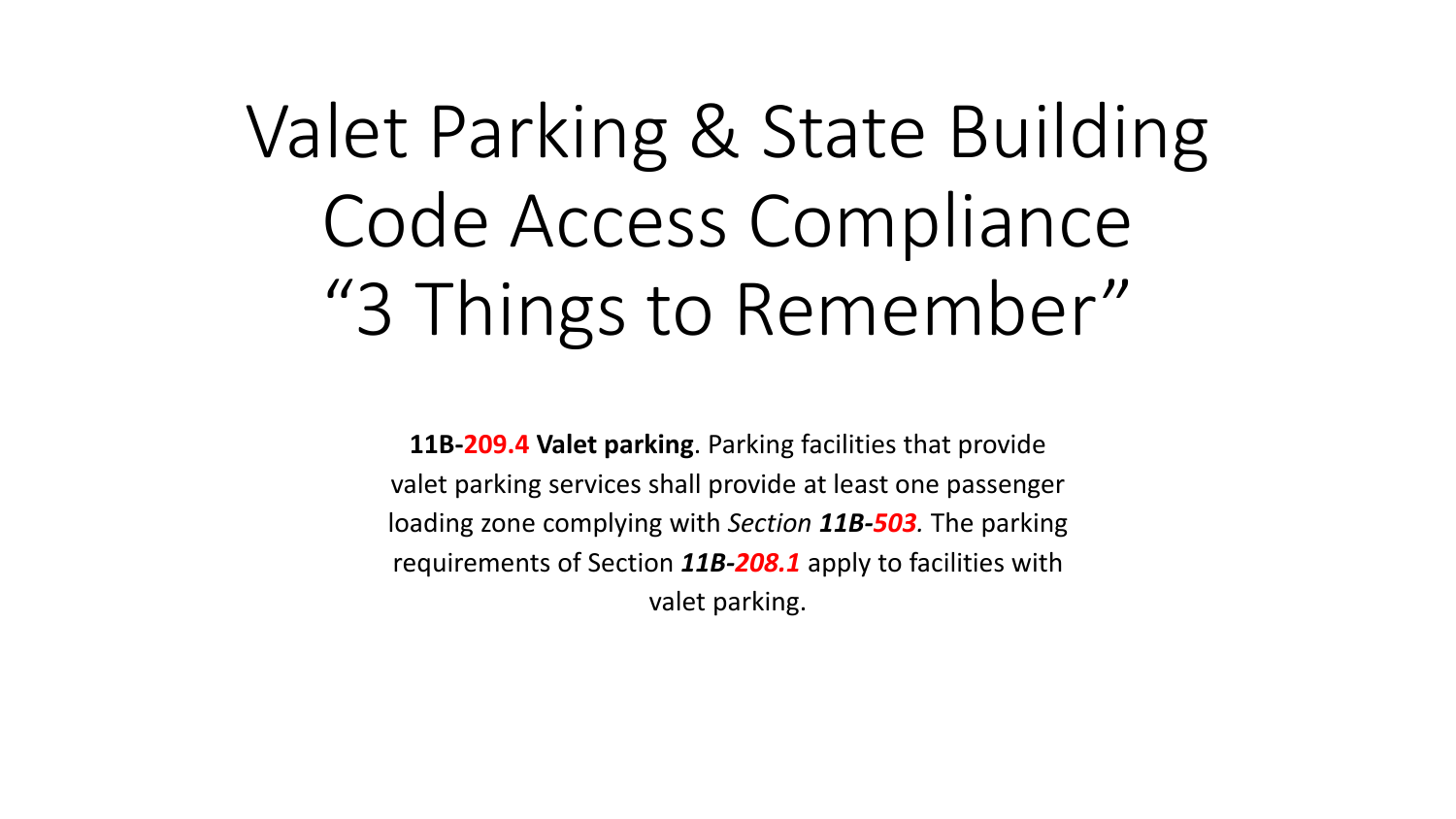## It's About the Experience – is it Similar for People with Disabilities?

### **103 Equivalent Facilitation**

Nothing in these requirements prevents the use of designs, products, or technologies as alternatives to those prescribed, provided they result in substantially equivalent or greater accessibility and usability.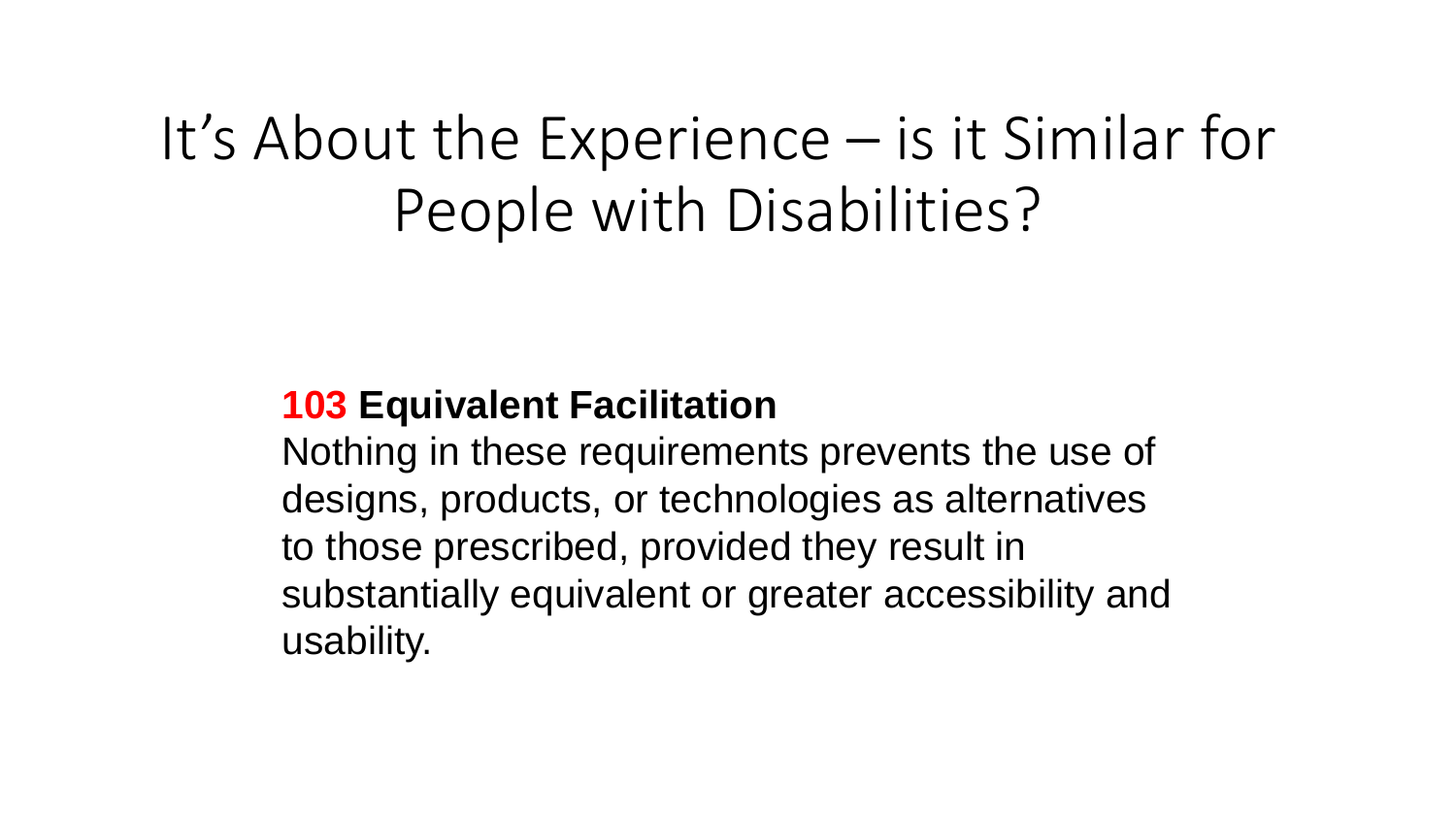## #1 Valet Parking Requires a Van Accessible Space

#### **11B-208 Parking spaces**

• **11B-208.2 Minimum number.**  Parking spaces complying with *Section 11B-502* shall be provided in accordance with Table *11B-208.2*  except as required by *Sections 11B- 208.2.1, I1B-208.2.2,* and *11B- 208.2.3.* **Where more than one parking facility is provided on a site, the number of accessible spaces provided on the site shall be calculated according to the number of spaces required for each parking facility.**